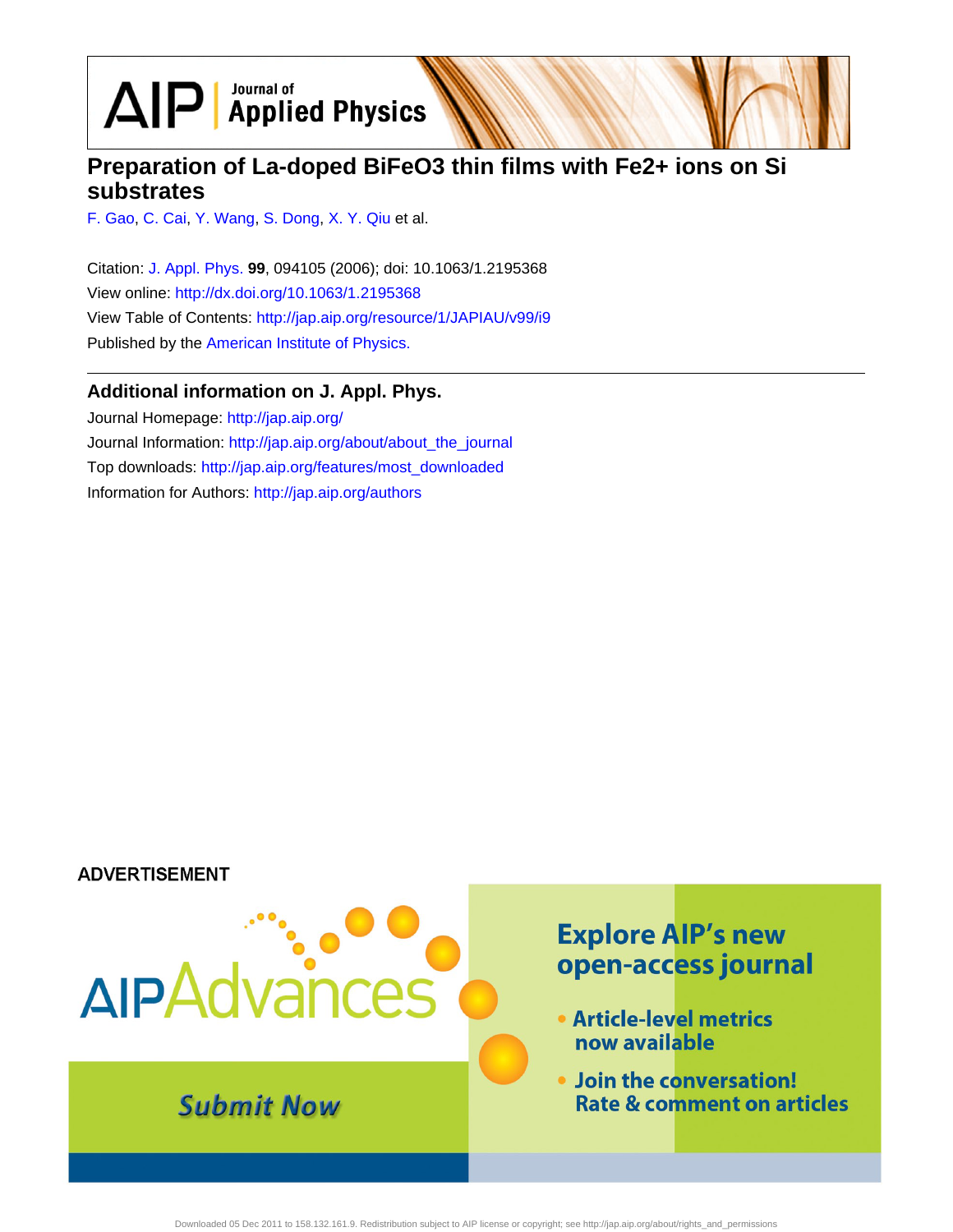# **Preparation of La-doped BiFeO<sub>3</sub> thin films with Fe<sup>2+</sup> ions on Si substrates**

F. Gao, C. Cai, Y. Wang, S. Dong, X. Y. Qiu, G. L. Yuan, and Z. G. Liu *Laboratory of Solid State Microstructures, Nanjing University, Nanjing 210093, China*

J.-M. Liu $^{a)}$ 

*Laboratory of Solid State Microstructures, Nanjing University, Nanjing 210093, China; Department of Applied Physics, Hong Kong Polytechnic University, Hong Kong, China; and International Center for Materials Physics, Chinese Academy of Sciences, Shenyang 110016, China*

(Received 13 September 2005; accepted 13 March 2006; published online 15 May 2006)

La-doped BiFeO<sub>3</sub> thin films with Fe<sup>2+</sup> ions have been prepared on Pt/TiO<sub>2</sub>/SiO<sub>2</sub>/Si substrates by pulsed laser deposition in order to enhance the ferroelectric and magnetic properties. The targets for the film deposition were synthesized using a rapid liquid phase sintering technique to ensure the low leakage. The dielectric properties at room temperature and above were investigated. It was observed that the La doping greatly enhances the ferroelectric polarization at room temperature by modifying the film structure from rhombohedral to monoclinic. The saturation magnetization was enhanced about two times due to the Fe<sup>2+</sup> ions in the thin films. © 2006 American Institute of Physics. [DOI: [10.1063/1.2195368](http://dx.doi.org/10.1063/1.2195368)]

#### **I. INTRODUCTION**

Ferroelectromagnets are the class of materials exhibiting coexistence of magnetic and ferroelectric orderings in a certain range of temperature.<sup>1</sup> These materials, therefore, not only can be used in magnetic and ferroelectric devices but also have the potential ability to couple the electric and magnetic polarizations, providing an additional degree of freedom in device design and applications. Consequently, ferroeletromagnetism becomes the subject of intensive investigations because ferroelectromagnetic materials potentially offer a whole range of applications, including the emerging field of spintronics, data-storage media, $^2$  and multiple-state memories.<sup>3</sup>

However, there are very few materials exhibiting both ferromagnetic and ferroelectric properties at room temperature (RT). Among the materials studied so far,  $BiFeO<sub>3</sub>$  (BFO) is known to be one of several compounds that exhibit ferroelectromagnetism at RT. BFO was reported to show *G*-type antiferromagnetic ordering with relatively high Néel temperature<sup>4,5</sup>  $T_N$  (~310 °C)<sup>4,5</sup> and ferroelectric ordering with high Curie temperature  $T_C$  ( $\sim$ 850 °C).<sup>6,7</sup> Powder x-ray diffraction (XRD) and neutron diffraction studies revealed that BFO has a rhombohedrally distorted perovskite structure.<sup>8,9</sup> However, several serious drawbacks of BFO associated with its electrical properties, such as high leakage current, $^{10}$  small ferroelectric spontaneous polarization, $^{11}$  and weak magnetization, $^{12}$  hinder its potential applications in the near future.

In recent years, many attempts have been made to overcome the above drawbacks. In addition to intensive efforts in terms of improving the materials preparation and property optimization, a rapid liquid phase sintering technique was developed in our laboratory to enhance the electric resistivity.<sup>10</sup> The saturated ferroelectric hysteresis loop of tetragonal BFO thin films with desirable polarization value was reported by controlling the oxygen pressure in the deposition process of BFO thin films.<sup>13</sup> Lee *et al.* improved the magnetic properties of BFO-based films on  $SrTiO<sub>3</sub>$  substrates by partial substitution of Bi by La, on the basis that La doping brings the spatial homogenization of spin arrangement.<sup>14</sup> Wang *et al.* reported the enhanced ferroelectric polarization and magnetization in heteroepitaxially constrained BFO thin films with tetragonal-like structure on  $SrTiO<sub>3</sub>$  substrates.<sup>15</sup> And in a succeeding report, Wang *et al.* ascribed the great enhancement of polarization to the epitaxially induced change in structure and the magnetization to the presence of  $Fe^{2+}$  ions in the films, both of which were thickness dependent.<sup>16</sup> However, a recent report<sup>17</sup> showed that the increase in the ferromagnetism as a result of  $Fe<sup>2+</sup>$  in BFO is not as significant as that claimed by Wang *et al.*

In the present work, we report our experimental effort of preparation of BFO-based thin films with enhanced ferroelectric polarization and magnetization on  $Pt/TiO<sub>2</sub>/SiO<sub>2</sub>/Si$ substrates, which is essential to semiconductor industry applications. In order to improve the ferroelectric properties we partially substitute Bi by La to change the structure of BFO thin films, and we also introduce  $Fe<sup>2+</sup>$  ions into the films to enhance the magnetization,<sup>15–17</sup> which is different from the motivation of Lee  $et \ al.<sup>14</sup>$  However, unlike the thin films prepared by Wang *et al.*, our samples on Si substrates are essentially free of compressive epitaxial strain because the as-prepared thin films are polycrystalline. In addition, we study the dielectric properties of BFO and La-modified BFO thin films.

#### **II. EXPERIMENTS**

The Bi-rich targets of  $Bi_{1,1}FeO_3$  and  $Bi_{0.88}La_{0,2}FeO_3$ were synthesized by the rapid liquid phase sintering technique.<sup>10</sup> The films with a thickness of about 250 nm on commercial Pt/TiO<sub>2</sub>/SiO<sub>2</sub>/Si substrates were deposited by pulsed laser deposition (PLD) with a KrF excimer laser

a)Author to whom correspondence should be addressed; electronic mail: liujm@nju.edu.cn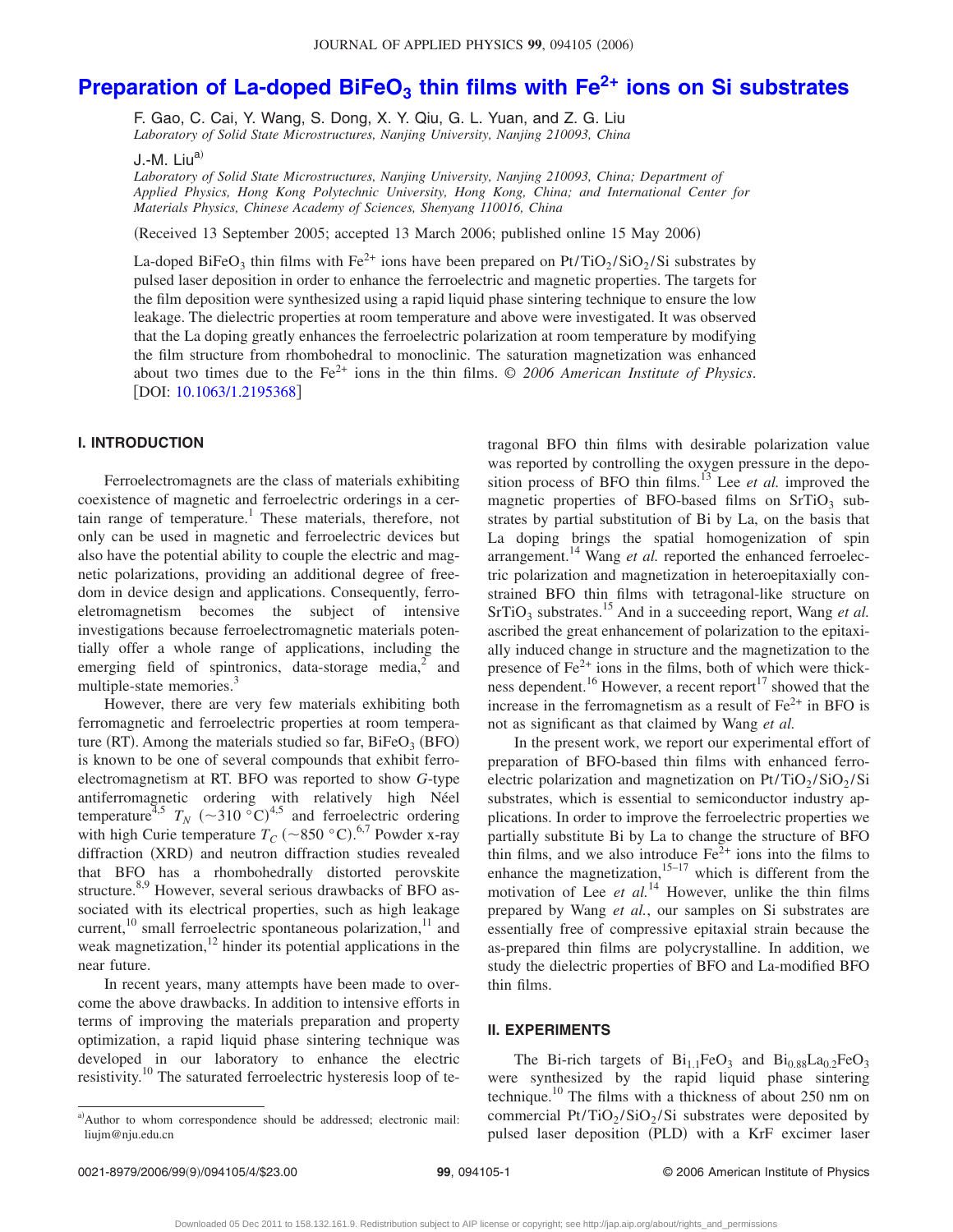

FIG. 1. XRD patterns of BiFeO<sub>3</sub> and  $Bi_{0.8}La_{0.2}FeO_3$  thin films prepared on  $Pt/TiO_2/SiO_2/Si$  substrates. The inset magnifies the difference between the two sets of patterns, indicating that BLF is monoclinic while BFO is rhombohedral.

 $(248 \text{ nm}, \sim 3 \text{ J/cm}^2, 6 \text{ Hz})$ . The deposition was carried out in oxygen atmosphere of 10 Pa for 20 min while the deposition temperature was fixed at 550 °C. After the deposition, the as-deposited thin films were cooled normally to 400 °C in 40 kPa oxygen, annealed for 10 min, and then cooled to RT normally. These deposition parameters represent the optimized values in our experiments.

The crystalline phases of  $BiFeO<sub>3</sub>$  (BFO) and  $Bi_{0.8}La_{0.2}FeO<sub>3</sub>$  (BLF) thin films were checked using x-ray diffraction (XRD) technique. Taking into account the significant effect of the oxidation state on the magnetic ordering behavior of the films, we employed x-ray photoelectron spectroscopy (XPS) to identify the valences of Fe ions in our film samples. It is noted that XPS is a surface sensitive technique with the penetration depth of only a few nanometers. Therefore, in order to exclude the possible difference between the topmost surface and inside bulk of the film, the XPS probing was performed after an  $\sim$  20 nm thick top layer of the film was removed away by  $Ar^+$  iron beam, so that the result was representative of the bulk film. Furthermore, the binding energy (BE) data in the XPS spectrum were carefully calibrated referring to the C 1*s* peak after setting its BE to 284.6 eV. In order to identify precisely the locations of  $Fe<sup>2+</sup>$  and  $Fe<sup>3+</sup>$  ions in the XPS data, we measured the XPS spectrum of commercial  $Fe<sub>3</sub>O<sub>4</sub>$  powders as reference to our data analysis.

For characterization of the electrical and magnetic properties, circular Pt electrodes were formed on the film surface by sputtering through a shadow mask with diameter of 0.2 mm. The dielectric and ferroelectric properties were measured in the Pt/ film/Pt/Si structure. The leakage current was examined by an HP 4140B, while the dielectric constant and loss as a function of temperature were evaluated using an HP 4294A impedance/phase analyzer with an effective test signal voltage of 50 mV. The RT ferroelectric hysteresis and magnetic hysteresis of the films were measured by the RT66 tester (in a virtual ground mode) and the superconducting quantum interference device (SQUID) magnetometer, respectively.

#### **III. RESULTS AND DISCUSSION**

Figure 1 shows the XRD patterns for the prepared BFO and BLF thin films, and the inserted is the locally amplified patterns over  $2\theta = 55^{\circ} - 58^{\circ}$ . It is revealed that both films



FIG. 2. (Color online) (a) XPS results of the Fe 2p lines for BFO and BLF thin films and together with  $Fe<sub>3</sub>O<sub>4</sub>$  for comparison. (b) The Gaussian dividing of the Fe  $2p_{3/2}$  core levels for all the samples, indicating that our films consist of both  $Fe^{2+}$  and  $Fe^{3+}$ .

exhibit single-phase perovskite structure, while no nonperovskite phase such as  $Bi_2Fe_4O_9$  is observed. However, an additional peak appearing at  $2\theta \sim 28^\circ$  could be assigned to the diffraction peak of  $Bi<sub>2</sub>O<sub>3</sub>$ , probably formed due to the Bi excess in the targets. The effect of La doping on the structure variation of BFO-based thin films can be assessed by examining (h00)-type diffraction peaks. As shown in the inset of Fig. 1, the weak peak at  $2\theta = 55.8^\circ$  identified in BFO does not appear in BLF. This difference implies a structural transition from rhombohedral for BFO to monoclinic for BLF and this structure transition was demonstrated to be essential for the ferroelectric polarization enhancement.<sup>18</sup>

We check carefully the cational state of Fe ions in the as-prepared BFO and BLF films using XPS technique. As well known, due to the spin-orbit coupling, the Fe 2*p* core level is spilt into the  $2p_{1/2}$  and  $2p_{3/2}$  components. For Fe<sup>2+</sup> iron, the  $2p_{3/2}$  core level appears at 709.4 eV while for Fe<sup>3+</sup> ion it appears at 710.8 eV.<sup>19,20</sup> Therefore, we give our attention to the Fe  $2p_{3/2}$  core levels in the films.<sup>21</sup> Figure 2(a) shows the probed XPS spectra covering 705– 730 eV of the two films as well as  $Fe<sub>3</sub>O<sub>4</sub>$  powders for comparison. Referring to the spectrum of  $Fe<sub>3</sub>O<sub>4</sub>$ , an asymmetric broad band at  $\sim$ 710.0 eV was identified for both BFO and BLF films, which represents that both films contain  $Fe^{2+}$  and  $Fe^{3+}$  ions.<sup>22</sup> A more detailed analysis of the data can be performed following the Shirley background subtraction.<sup>23</sup> For each of the three spectra ( $Fe<sub>3</sub>O<sub>4</sub>$ , BFO, and BLF), we partition the Fe  $2p_{3/2}$  band into two subbands centered at 709.4 and 710.8 eV, respectively, using the standard Gaussian fitting method. The decoupled two subbands for all the three samples are shown in Fig. 2(b), corresponding to the  $2p_{3/2}$ core levels of  $Fe^{2+}$  ion and  $Fe^{3+}$  ion, respectively. The fitting seems to be satisfying within the measurement uncertainties. According to the fitting results, the atomic ratio of  $Fe<sup>2+</sup>$  ions and Fe<sup>3+</sup> ions in Fe<sub>3</sub>O<sub>4</sub> is ~36/64, matching well with the fact.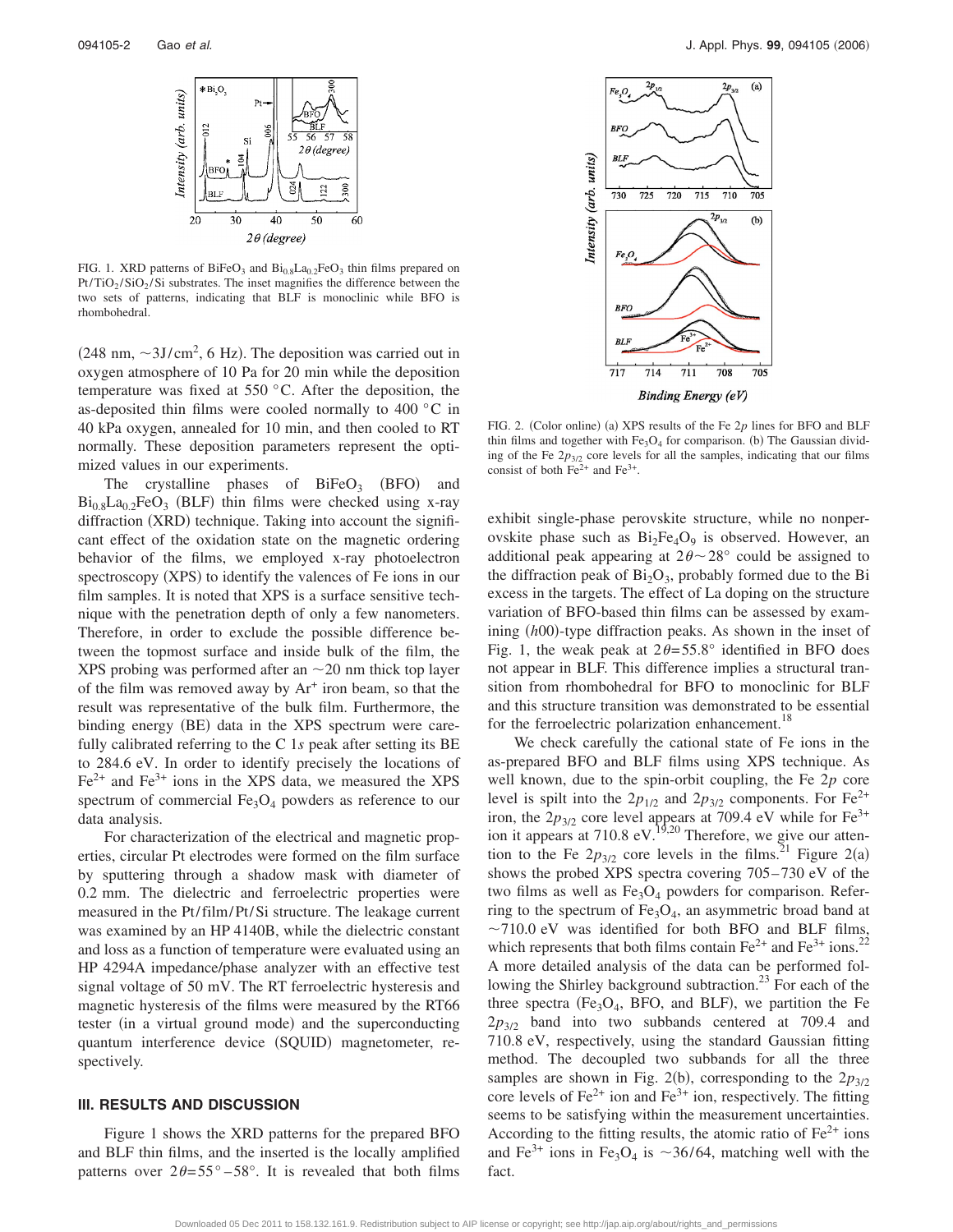

FIG. 3. (Color online) Leakage current *J* -applied electric field *V* characteristics of BFO and BLF thin films about 250 nm thick.

The present XPS analysis indeed demonstrates the existence of  $Fe^{2+}$  ions in addition to  $Fe^{3+}$  ions, in both BFO and BLF films. The most likely origin of  $Fe<sup>2+</sup>$  ions in the films is the presence of oxygen vacancies, which are common in perovskite oxides.<sup>16</sup> In addition, we can find that for BFO the  $Fe<sup>2+</sup>$  ions are about 15% of the entire Fe component while for BLF the Fe<sup>2+</sup> ions occupy about 27%, according to an evaluation of the peak area. This indicates more  $Fe<sup>2+</sup>$  ions involved in BLF, which may be one of the reasons for enhanced ferroelectric property in BLF than in BFO, to be shown below.

The measured leakage current *J* against applied voltage *V* for BFO and BLF thin films, respectively, is shown in Fig. 3. Compared to the BFO films, the leakage of BLF films is relatively larger. In particular, under high applied field, the leakage of BLF thin films is almost two orders of magnitude higher than that of BFO. This difference is considered to originate from more  $Fe^{2+}$  ions in BLF than in BFO, as revealed in the previous XPS results. However, even so the leakage of BLF thin films with more  $Fe<sup>2+</sup>$  ions is still one order of magnitude smaller than the data for BFO thin films as prepared by Yun *et al.*<sup>24</sup> We attribute this result to the technique we used for preparing our targets, which excludes formation of nonperovskite phase.

Figure 4(a) shows the dielectric constant  $\varepsilon$  and loss tan  $\delta$ of both BFO and BLF thin films as a function of measuring frequency  $f(f=10^4 - 10^6 \text{ Hz})$  at RT. It is clear that La doping



FIG. 4. (a) Frequency dependence of dielectric constant and dielectric loss for the BFO and BLF thin films. (b) The dielectric response with temperature measured for the BLF thin film at 0.1, 0.5, and 1 MHz.



FIG. 5. Ferroelectric hysteresis loops for BFO and BLF thin films at room temperature. The film thickness is 250 nm.

enhances significantly the value of  $\varepsilon$  of BFO thin films as much as about three times but has little influence on loss tan  $\delta$ . It is also observed that the temperature dependence of the dielectric properties over the entire frequency range remains similar for both films. Since the films have low loss tan  $\delta$  (tan  $\delta$  in the range of 0.026–0.033), it is possible to conduct the dielectric response study with varying temperature, and the results are shown in Fig. 4(b). A dielectric anomaly has been observed in BLF thin films at the three frequencies  $(f=0.1, 0.5,$  and 1.0 MHz). This type of dielectric anomaly in simultaneous ferroelectrically and ferromagnetically ordered systems was predicted by the Landau-Devonshire theory of phase transition as an influence of varying magnetic order on the electric order<sup>25</sup> and a similar result was reported by Palkar *et al.* in their  $Bi_{0.825}Tb_{0.075}La_{0.1}FeO_3$  ceramic system.<sup>26</sup> We can also see that the anomalous temperature decreases with increasing frequency. In addition, such an anomaly of this kind was not found in BFO thin films for the reason that for BFO the anomalous temperature was reported above 300  $^{\circ}C^{27}$ , at which the dielectric loss was high for our films.

The ferroelectric hysteresis for both BFO and BLF thin films at RT was measured and the data are shown in Fig. 5. Under the same applied electric field, the remnant polarization for pure BFO is small  $(2P_r = 10.7 \mu C/cm^2)$  while that for La-doped BFO thin films is more than four times lager  $(2P_r=49.6 \ \mu C/cm^2)$ . Such a result is due to the structure modification from rhombohedral to monoclinic induced by La doping, as analyzed from XRD patterns. Besides, both the coercive fields  $(2E<sub>c</sub>=440 \text{ kV/cm}$  for BFO and 610 kV/cm for BLF) and the applied electric fields that our films can endure (900 kV/cm) are high, which is consistent with the high resistivity.

The magnetization versus applied magnetic field at RT for both BFO and BLF films is shown in Fig. 6. Our BFO thin film with  $Fe<sup>2+</sup>$  shows a saturated weak ferromagnetic



FIG. 6. Magnetic hysteresis loops obtained at RT on BFO and BLF thin films grown on  $Pt/TiO_2/SiO_2/Si$  substrates by PLD.